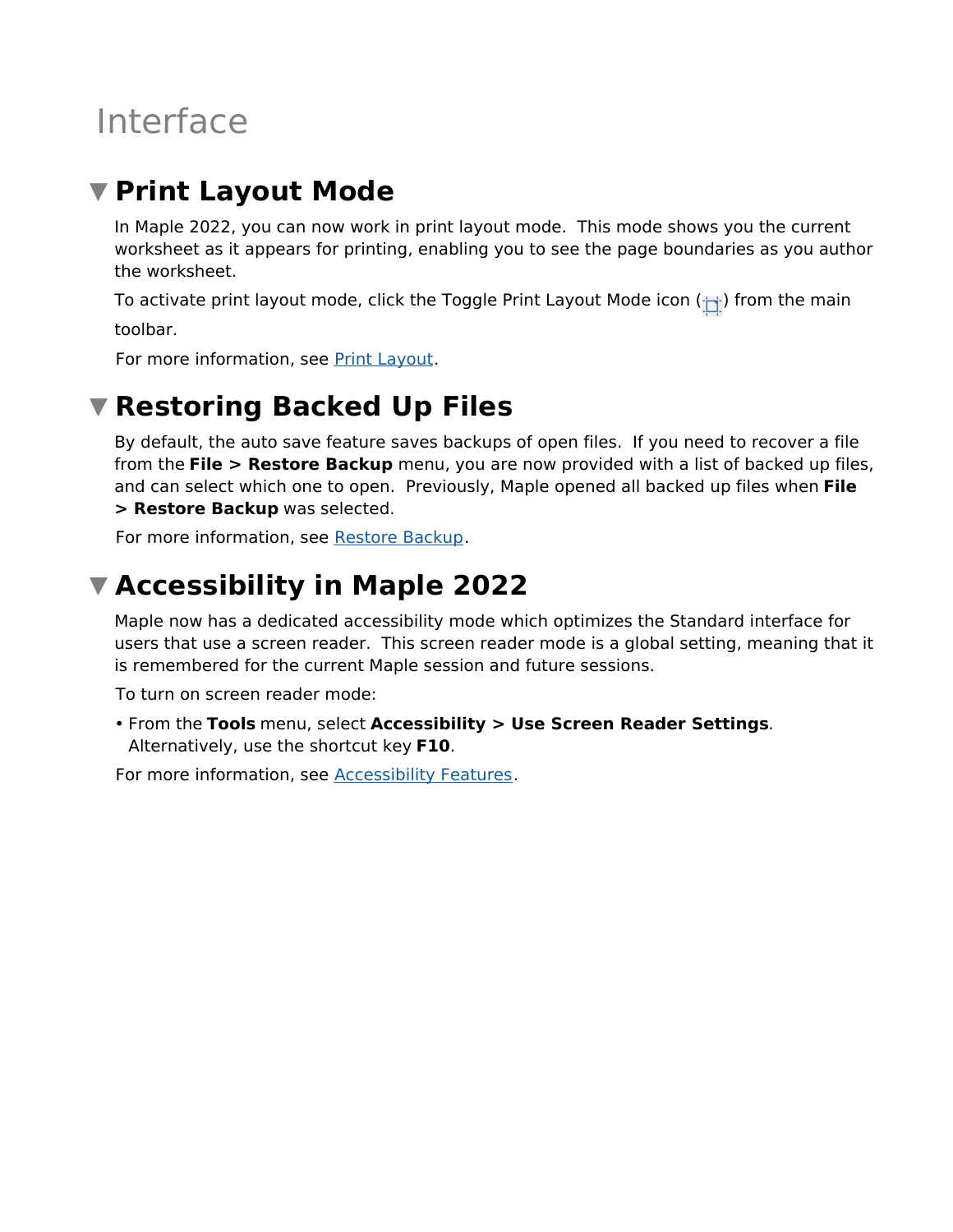### **Better Zoom in the Help System**

New in Maple 2022, when you zoom in the Maple Help System, it also changes the size of the text in the left pane. This means if you use, for instance, zoom magnification of 200%, the Table of Contents and Search Results are also magnified by that amount.



### **Context Panel Updates**

Enhancements to the Context Panel on the right-hand side of the Maple interface include:

- Significant improvements to the Plot Builder. For more information, see Plot Builder.
- More commands are now available in the Context Panel. The commands from the **Student:-ODEs** package are now available, as well as **SimplifySteps** from the **Student:-Basics** package. For more information, see Resources for Education.

#### **New Shortcut Keys**

- The new print layout mode can be toggled using **Ctrl + Shift + L** (**Command + Shift + L**, Mac)
- In the help system, use **Ctrl + Tab** to navigate back to the search field.